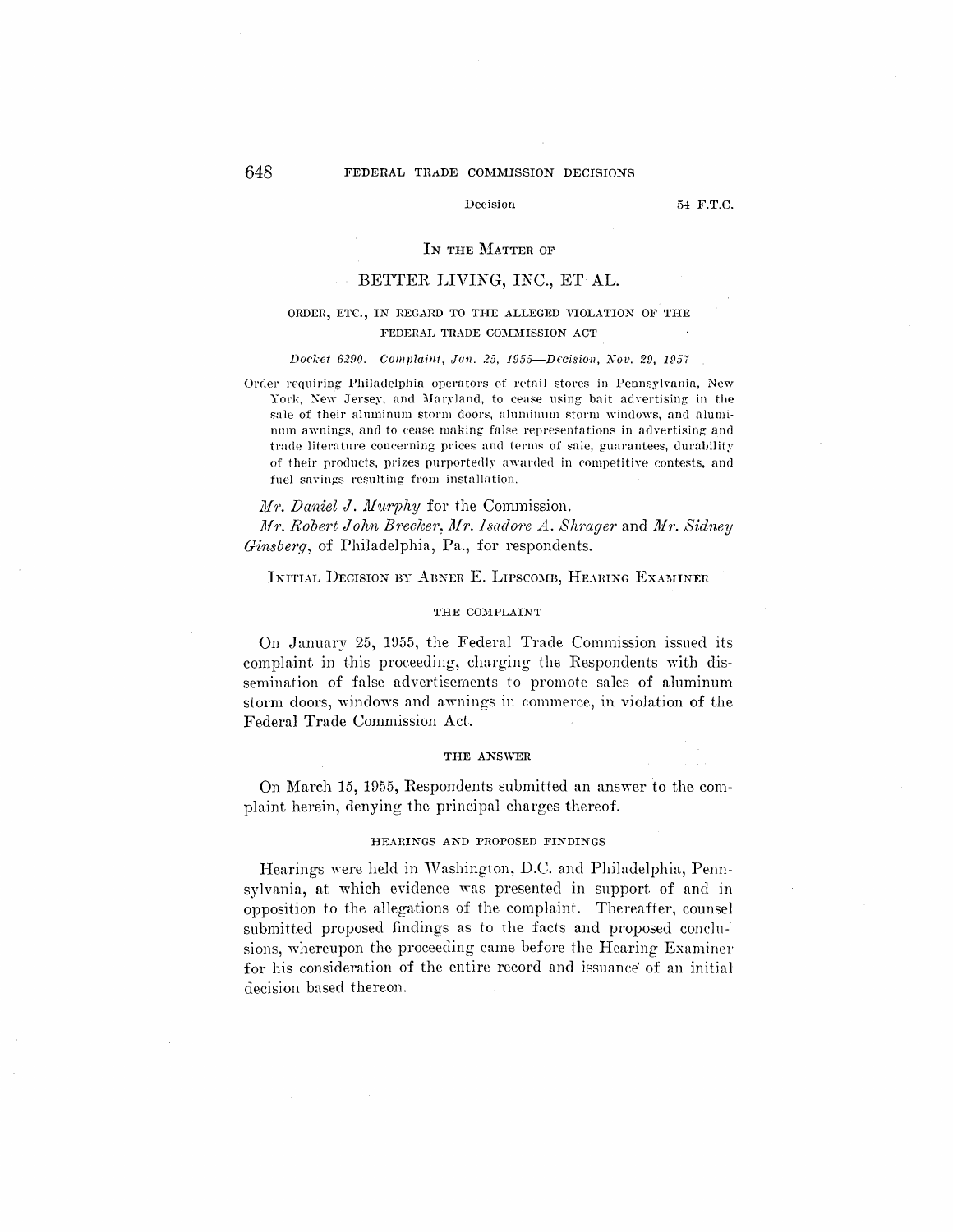#### **IDENTITY AND ORGANIZATION OF THE RESPONDENTS**

Respondent Better Living, Inc. is a Pennsylvania corporation, with its office and principal place of business formerly located at 37th and Walnut Streets, now located at 21st and Godfrey Streets, Philadelphia, Pennsylvania. Individual Respondents Carl Mickelson and Fred E. Block are, respectively, President and Treasurer, and Vice-President and Secretary, of the corporate Respondent, having the same address. The individual Respondents formulate, direct nnd control the acts, policies and business affairs of the corporate Respondent.. The individual Respondents herein have also been partners trading and doing business as Aluminum Storm Window Company, but in 1954 this partnership was converted into a corporation of the same name, with the former partners as the principal officers thereof, which positions they still hold. Respondents own, control and operate retail stores in the States of Pennsylvania, New York, New Jersey and Maryland.

#### **NATURE AND SCOPE OF RESPONDENTS' BUSINESS**

Respondents have been for several years last past, and now are, engaged in the sale and distribution of aluminum storm doors, storm windows and aluminum awnings. Respondents distribute their products from their place of business in Pennsylvania to purchasers located in various other states of the United States and in the District of Columbia. Respondents compete with various others in their course of trade in commerce in such products, which is substantial.

## $ADVERTISEMENTS DISSEMINATED$

For the purpose of soliciting the sale of, and selling, their aluminum products in commerce, Respondents have represented in correspondence, advertisements, and trade literature disseminated in commerce, among other things, as follows :

Grentest Fne1 Savings on Record:

\* \* \* Storm Windows covered by Unconditional Guarantee:

\$14.95 plus "vacuum type" installation for larger size standard windows  $24\frac{1}{4}$ " by  $45$ ".:

Every lnstallation GUARANTEED:

Better Living, Inc., "Beauty Prize" storm windows and doors. Acclaimed from Coast to Coast First Prize Winners for Beauty. Choice of Famous Home Stylists. :

Storm windows  $* * *$  pay for themselves over and over again in fuel and maintenance savings;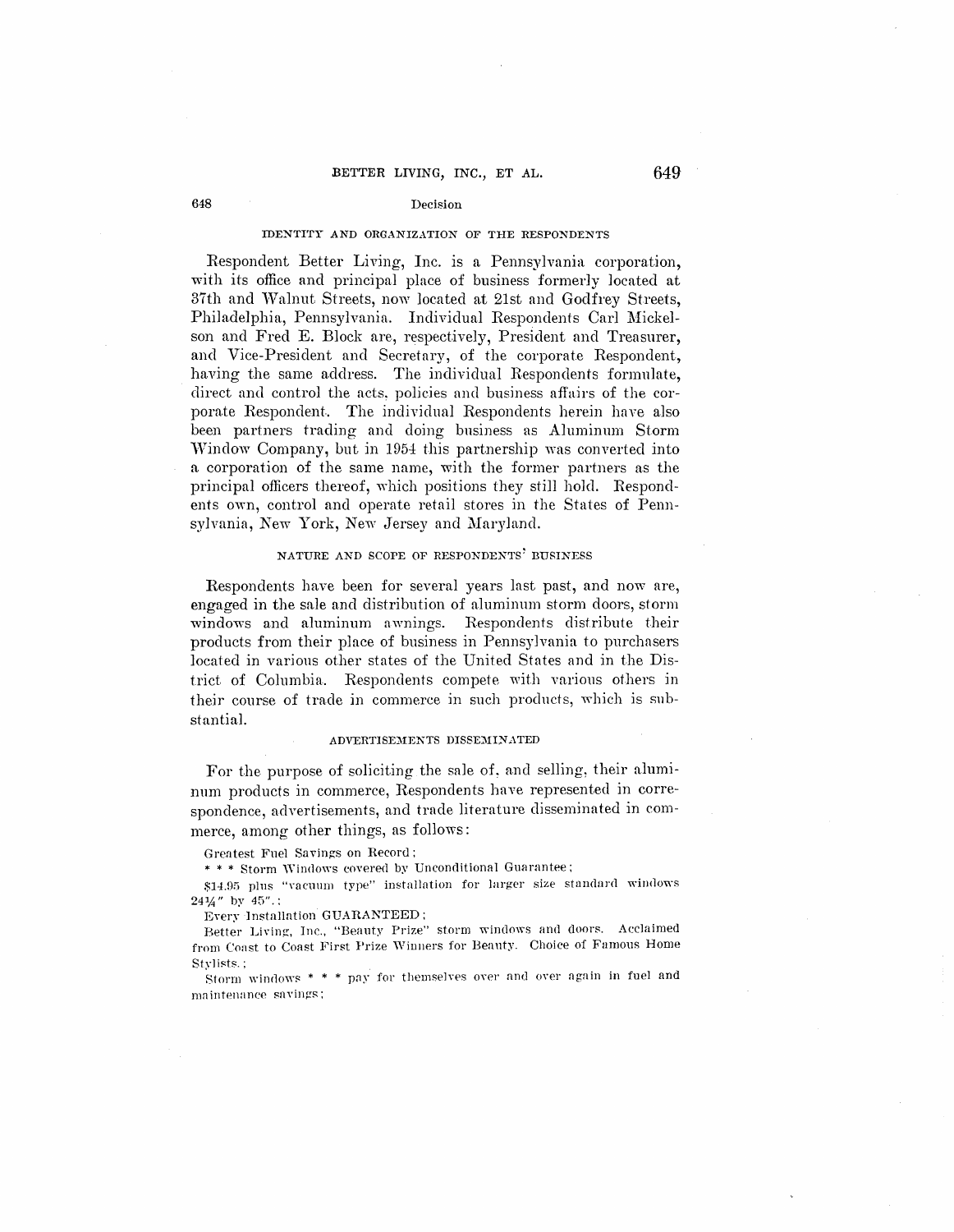#### Decision 54 F.T.C.

All Storm Windows you need-Any size you need \$14.95  $*$  \* \* Large size .standard windows 24½" x 45".;

Aluminum storm doors  $***$  \$59 size 34" x 77".;

Repeated by Popular Demand 3 days only! \* \* \* Storm and Screen Doors \$10 \* \* \* with purchase of 8 or more satin-finish aircraft aluminum \* \* \* STORM WINDOWS;

Fully Guaranteed;

Your Installation Fully Guaranteed for Life;

\* \* \* Everlasting Aluminum Door \* \* \* ;

SAVE ½ ON FUEL;

Prompt Installation;

Beautiful 1" thick all aluminum STORM & SCREEN DOORS \$10.00 \* \* \* REG. \$90 installed :

IMMEDIATE INSTALLATION;

Profit Guarnnteed Installations;

WORLD'S LOWEST PRICES;

Nationally Adjudged America's Finest! \* \* \*:

l\Ir. and l\lrs. Horne Owner! Can yon Spare \$4.92 per month to guarantee yourself lowered household expense?;

Studies made by the U.S. Government Conservation Division (official manual 599141- \* \* \*) clearly reveal that beyond questiou Storm Windows will definitely cut your heat loss "as much as 50%";

All good storm windows pay for themselves and show a profit  $**$ :

Better Living, Inc., unconditionally guarantees to lower your household expenses! Why can we fearlessly, unhesitatingly, publish such a guarantee, black on white? Who is the authority behind the guarantee? We'll tell you why, we'll tell you who: The United States Government also black on white and indisputable, clearly reveals that, beyond question, Storm Windows will definitely cut your fuel bills when accurately measured and properly installed "Heat Loss" says Uncle Sam "can be reduced as much as  $50\%$ ".;

"The many square feet of window panes in the average house are therefore one of the prime factors in the heat loss. This loss can be reduced as much as 50% by the use of storm windows \* \* \*" oflicial manual U.S. Gov. Conservation Division Booklet 599141. ;

We unconditionally guarantee to install FOUR (4) Genuine YOUNGSTOWN ALUMINUM STORM WINDOWS for only \$4.92 per month.;

STORM AND SCREEN DOORS

\$10

\* \* \*

ACTUAL YALUE \$90 Insta1lecl

With purchase of 8 or more satin-finish aircraft aluminum triple-track allwelded storm windows.

Bv means of the above-quoted advertisements and others not herein set forth, Respondents have represented, directly or by implication, as follows:

(a) That the reduced prices quoted in the advertisements are the complete prices for the products including installations, hardware and accessories;

(b) That the products and installations are fully and unconditionally guaranteed for life;

 $650$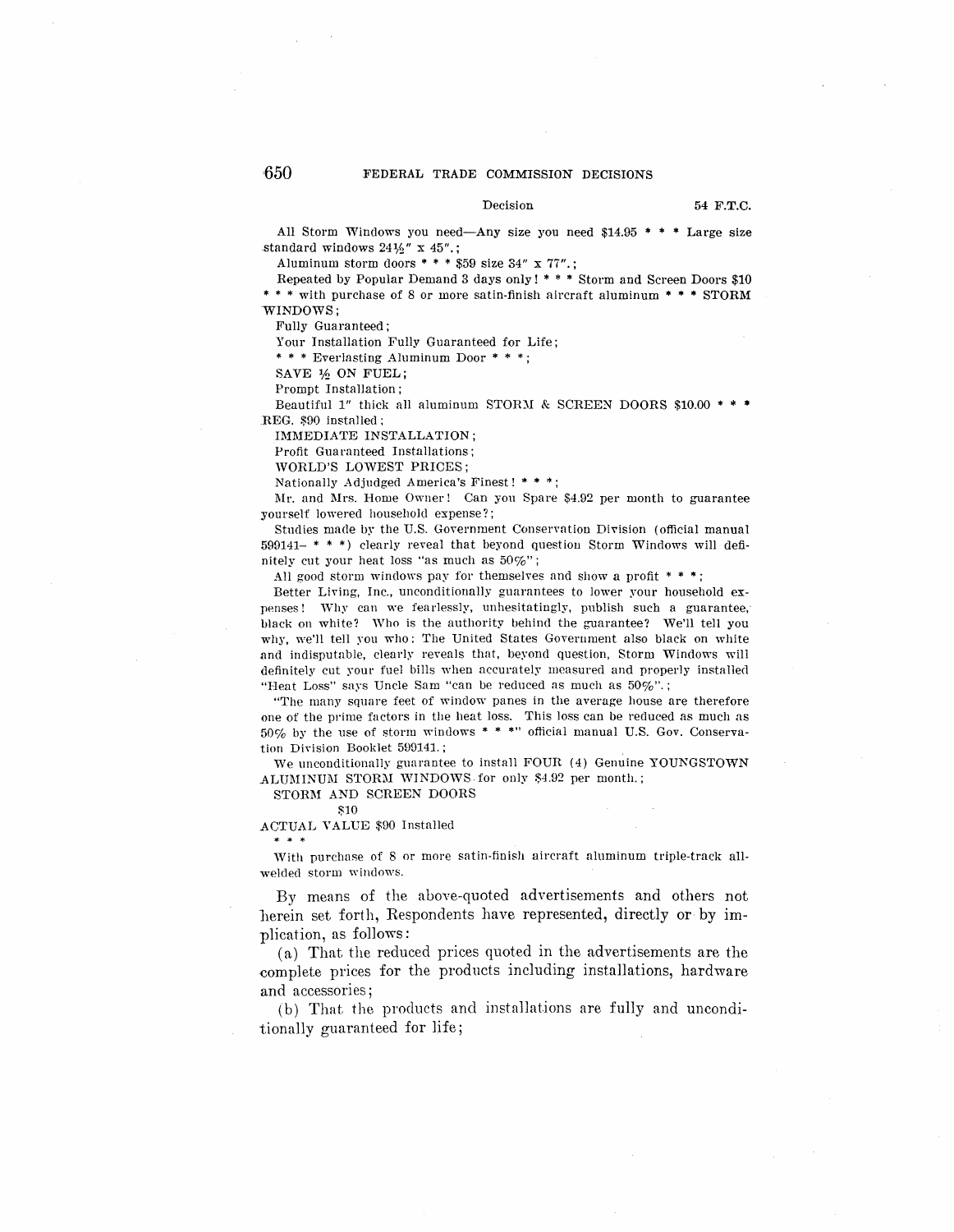(c) That the products are sold at the world's lowest prices;

(d) That their products have been awarded prizes in competitive contests;

(e) That their products are everlasting and are made of indestructible materials;

(f) That customers will obtain immediate installation of Respondents' products;

 $(g)$  That installations of their storm windows will result in savings of  $\frac{1}{2}$  in fuel and will reduce heat loss as much as  $50\%$ ;

(h) That a bona fide offer is being made to sell their products at a greatly reduced price in combination with the purchase of other products.

## **TRUTH OR FALSITY OF REPRESENTATIONS**

Since the complaint alleges, and Respondents' answer denies, that the foregoing representations are false and deceptive, it is necessary, in order to resolve the issues thus raised, to consider each representation seriatim, together with all the evidence relevant thereto.

(a) That the reduced prices quoted in the advertisements are the complete prices for the products including installations, hardware and accessories.

The evidence shows that persons answering Respondents' advertisements and seeking to purchase from Respondent Better Living, Inc. storm doors or windows at the prices quoted in such advertisements, discovered that for one reason or another the particular type of window or door which they wished to buy was not available at the price advertised. At various times prospective customers were told that they could obtain the desired products at a higher price, or at the price advertised in combination with other higher-priced items. They were also told that the price advertised did not include the installation of the doors or windows, nor the hardware and accessories required for their installation. In fact, Respondent Block is quoted as admitting that the basic purpose of Respondents' advertisements as to price was merely to develop leads, and that actually Respondents could not afford to sell the products at the special prices quoted in such advertisements. A witness testified that Respondent Block further stated that they could make their customers think that the customer was getting a particular article at a very low price, simply by combining the specially-priced article with another article at a higher price. Considering the entire record, we must conclude that the reduced prices and special prices advertised by Respondents for several years prior to the issuance of the complaint herein were misleading and deceptive, and that

 $528577 - 60 - 43$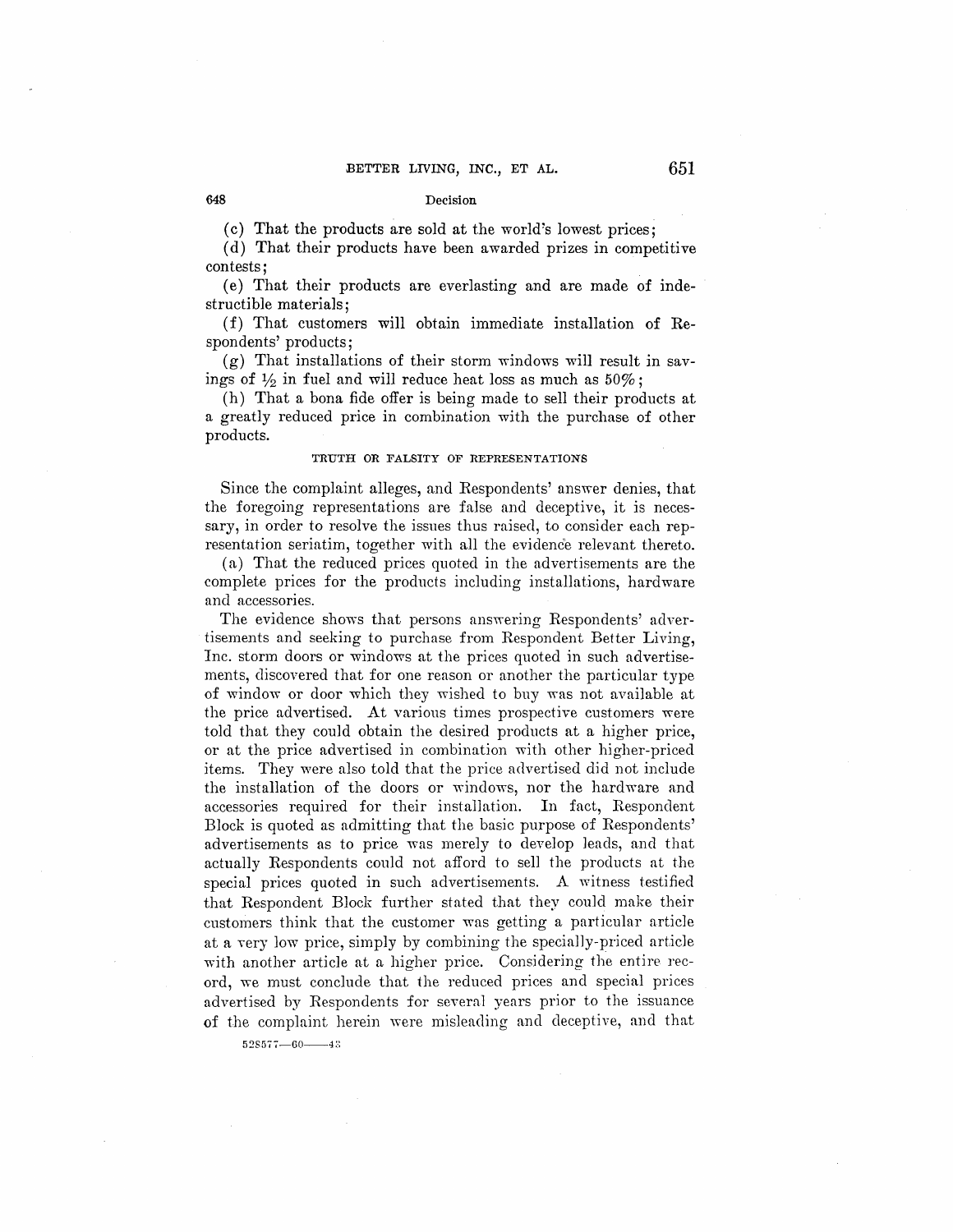## **652** FEDERAL TRADE COMMISSION DECISIONS

#### Decision 54 F.T.C.

such prices were not the complete prices for the products advertised, in that they did not include the cost of installation, hardware and accessories, and in some instances the article could not be purchased at all. for the price advertised.

(b) That the products and installations are fully and unconditionally guaranteed for life.

The evidence shows that some of the printed purchase orders used by the Respondents during the period of time in question contained a one-year guarantee, as follows:

\* \* \* For a period of one yenr, from date of installation, Seller guarantees that all materials furnished by it will be of standard qunlity, free from defects, and will be installed or applied in a good and workmanlike manner.  $* * *$ 

No statement relative to a lifetime guarantee appears on this particular printed form. On another purchase-order form, which contains the same printed one-year guarantee, there appears in handwriting the statement "Guaranteed for the life of the property against rust, corrosion, pitting. Install. also guaranteed." On another purchase order containing the printed one-year guarantee limitation, there appears the statement, also in handwriting, "Guaranteed for life of house." Of the three purchase orders cited, it will be noted that one contains no lifetime guarantee, but only a one-year guarantee printed on 1he order form; of the other two, both of which contain the same one-year printed guarantee, one bears a handwritten statement contradicting the printed one-year guarantee. by apparently guaranteeing the product for the life of the property; and the third bears a similar contradiction in the form of a handwritten guarantee, "For the life of the house."

The statement that a product is "guaranteed for life" is, on its face, ambiguous and deceptive, unless qualified by a definition of the term "life" as used in the advertisement; that is, whether the life of the purchaser is meant, or the life of the property wherein the product is being installed. In the present instance, however, Respondents' order blanks bear a printed limitation of one year as the period during which the product is guaranteed. We find, therefore, that Respondents did not fully and unconditional1y guarantee for life their products and the installaton thereof. Accordingly, we must conclude that such representation is false and deceptive.

(c) That the products are sold at the world's lowest prices.

The only evidence relevant to the claim that Respondents' prices were the world's lowest prices consists of the testimony of Respondents' advertising agent, who testified that for several weeks prior to the publication of the advertisement a check was made of local competitive prices, and that the prices thereafter advertised by Re-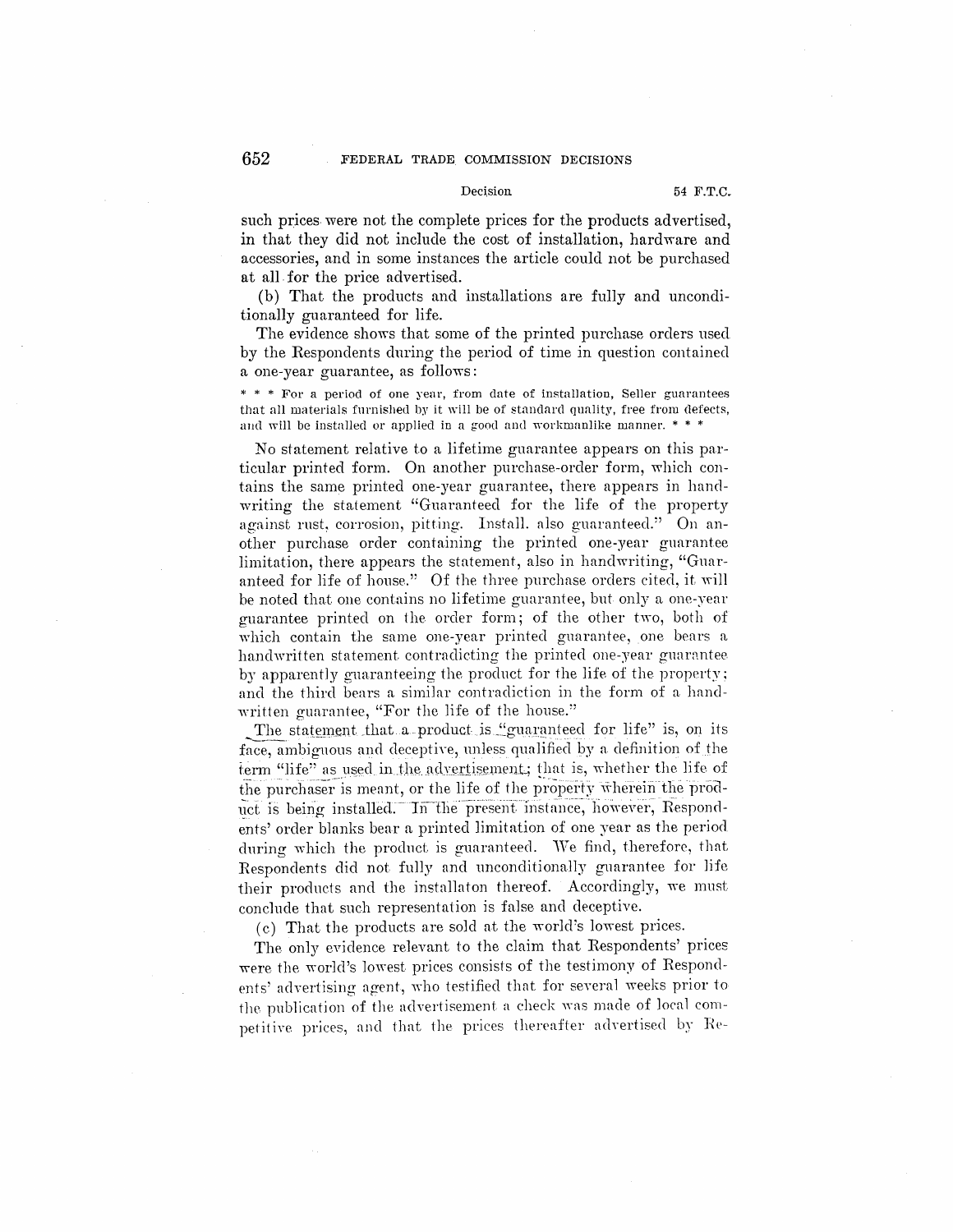spondents were slightly lower than their competitors'. Respondents' agent then admitted that he had no real factual basis to support Respondents' claim, and, in answer to a leading question, he stated that the claim was "Typical puffing, yes."

The question at once arises as to what is puffing, and whether the representation here under examination may properly be so characterized. Puffing, as we understand it, is a term frequently used to denote the exaggerations reasonably to be expected of a seller as to the degree of quality of his product, the truth or falsity of which cannot be precisely determined. In contrast thereto, the representation as to "the world's lowest price" is a statement of an objective actuality, the truth or falsity of which is not variable and can be ascertained with factual precision. This representation cannot, therefore, properly be termed "puffing." It is either true, or it is false; and, accordingly, such a determination must be made.

Respondents' advertising agent admitted, in substance, that the representation was disseminated without a real factual basis therefor. Although we consider the issuance of such an advertising statement a reckless disregard of one's moral obligation to know whereof he speaks, nevertheless the admission that such a statement has no known basis in fact does not prove such statement false. We might reach that conclusion, if the record contained even one report of products, substantially the same as the Respondents', having been sold anywhere in the world at a lower price. No such evidence, however, appears herein. In the absence thereof, and of any other factual proof of the falsehood of this representation, we must conclude that the burden of proof with respect thereto has not been sustained.

(d) That their products have been awarded prizes in competitive contests.

Respondents' advertising agent admitted in his testimony that "those storm windows were never awarded a beauty prize of any kind." This testimony flatly contradicts Respondents' representations of "Beauty Prize Storm Windows and Doors" and "First Prize Winners for Beauty." Respondents' contention that such a statement is mere subjective puffing, which is acceptable in the field of advertising and is deceptive to no one, fails as a defense because the readers of Respondents' advertisements, not knowing that Respondents' products have never been entered in a beauty contest, may reasonably accept such statement at its face value. It contains, therefore, at least the capacity and tendency to mislead and deceive. Accordingly, we must conclude that Respondents' representations with respect to the prize-winning beauty of their products are false and deceptive.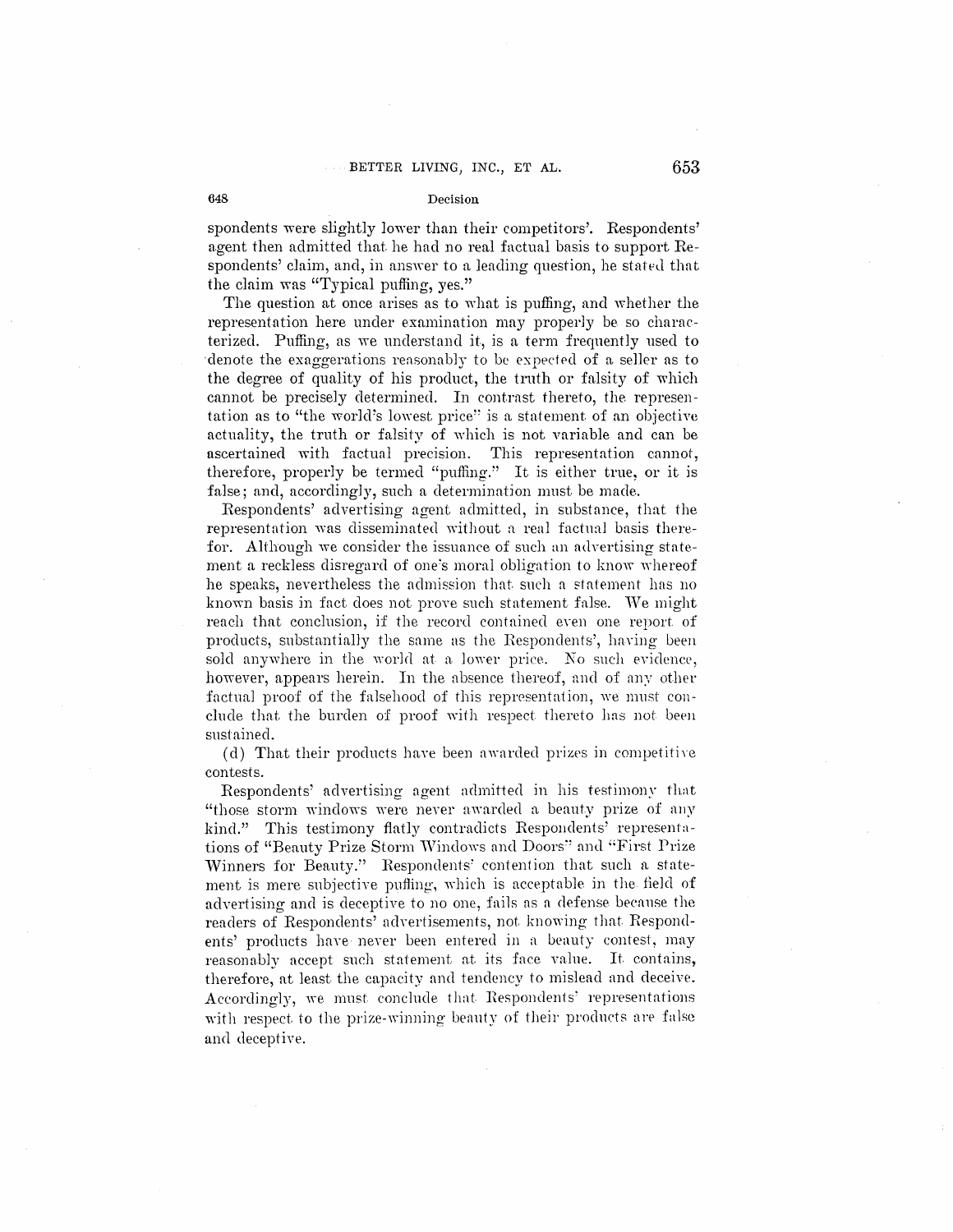## Decision 54 **F.T.C.**

(e) That their products are everlasting and are made of indestructible materials.

The evidence shows that aluminum possesses qualities which render it resistant to the effects of weather, but that it is not completely unaffected thereby. As a matter of fact, pittings and discolorations appear upon its surface under the action of weather, and cannot be easily removed. Furthermore, it is shown that aluminum is injuriously affected by salt air. The evidence further shows that aluminum storm windows and doors may be mechanically damaged, as by a blow, or by the settling or warping of the building in which they are installed. We must find, therefore, that Respondents' aluminum storm windows, doors and awnings are not everlasting, and are in no sense indestructible. Accordingly, we must conclude that Respondents' representations that their products are everlasting and indestructible are false and deceptive.

(f) That customers will obtain immediate installation of Respondents' products.

There is substantial evidence in the record that Respondents' customers, on a number of occasions, did not obtain immediate installation, but, on the contrary, were compelled to wait several months, and some as long as six months, before the products purchased were actually delivered and insta1led. A manufacturer and dealer in the industry testified that immediate installation implied a delivery of the product in two or three days, or within a week. We can, for present purposes, accept the definition of "immediate" as meaning within a few days' time, or without unreasonable delay; but by no means can "immediate" be expanded to mean within three or six months. Accordingly, we must conclude that Respondents' representations with respect to the immediate delivery of their products have been false and deceptive.

 $(g)$  That installations of their storm windows will result in savings of  $\frac{1}{2}$  in fuel and will reduce heat loss as much as  $50\%$ .

The record contains testimony by experienced dealers in storm windows and doors, to the effect that, in their opinions, the installation of storm windows, in a house in reasonably good repair, would probably save about  $20\%$  of the fuel bill, but that it would not result in savings of  $50\%$ . The difference between the experienced observation and opinion of the practical men in this field as to the possible saving in fuel, and the Respondents' claims for such saving, is considerable. The only possibility of a saving of as much as 50% in fuel costs being effected by the installation of Respondents' storm windows and doors would be in the extreme instance of a house in poor repair, wherein the repair needed concerned only the windows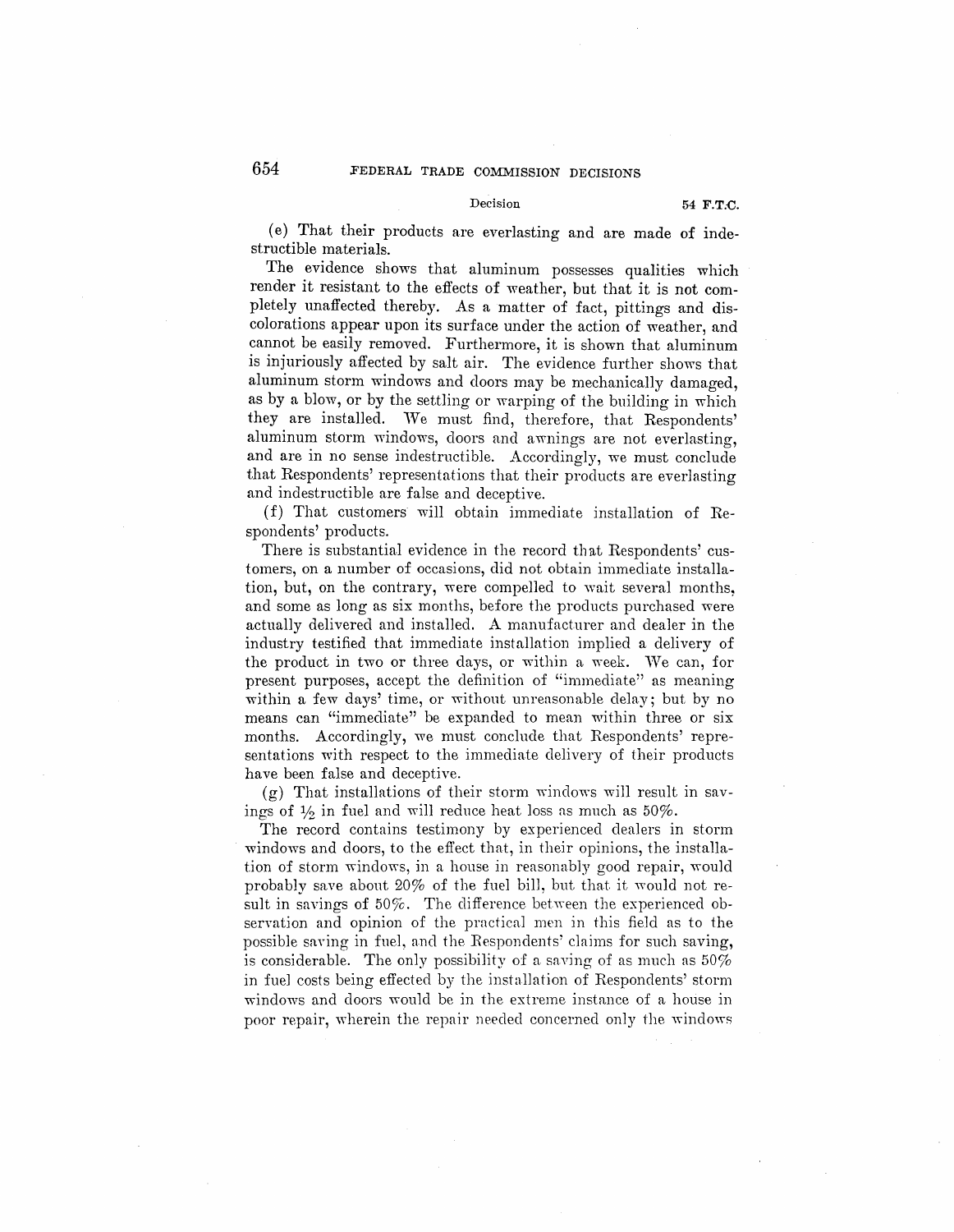and doors. This would be so rare and special an instance that it cannot be here considered as a criterion of the truth of Respondents' representations. In fact, it is obvious that no installation will be exactly like any other, and that it will be practically impossible to state in advance any precise percentage of savings in fuel cost that might be expected to result. Accordingly, we must conclude that Respondents' representations with respect to possible fuel savings by installation of their products are false and deceptive.

(h) That a bona fide offer is being made to sell their products at a greatly reduced price in combination with the purchase of other products.

The evidence shows that Respondents' agents and salesmen called upon prospective purchasers who had responded to the corporate Respondents' advertisements, and that such prospective purchasers were, in some instances, persuaded from the purchase of the cheaper products advertised in combination with other products, and into the purchase of aluminum storm doors and windows much more expensive than those adwrtised. In other instances, the cheaper products advertised were not made available to the prospective purchasers until after persistent demands, as illustrated in the case of Witness Winkler, who testified that he called Respondents relative to the purchase of sixteen windows at an advertised price of \$11.95 each. Thereafter a representative of Respondents called at Mr. Winkler's home and "put on high-pressure talk to sell windows at a regular price  $* * *$ , stating that Respondents did not have the desired windows in stock. Thereafter, following lengthy negotiations between the witness and Respondents' representative, Respondents agreed to deliver the desired sixteen windows at \$11.95 each, the price advertised, provided Mr. Winkler also purchased one additional window at a price of \$38.00, and paid \$5.00 for a survey. After a lengthy delay, involving months, the windows were finally delivered, and the purchaser was required to pay an additional \$3.00 for the installation of each of the sixteen windows, making the windows cost \$14.95 each instead of \$11.95, ns advertised, plus \$5.00 for the survey and \$38.00 for the extra window.

From a. consideration of all the evidence it is clear that **Re**spondents' advertisements did not present a bona fide offer to prospective purchasers to sell them aluminum products at a greatly reduced price in combination with the purchase of other aluminum products, but that Respondents employed such advertisements merely as a means of developing leads for the purpose of selling their products at their regular prices. We must conclude, therefore, that Respondents' advertising representations regarding greatly reduced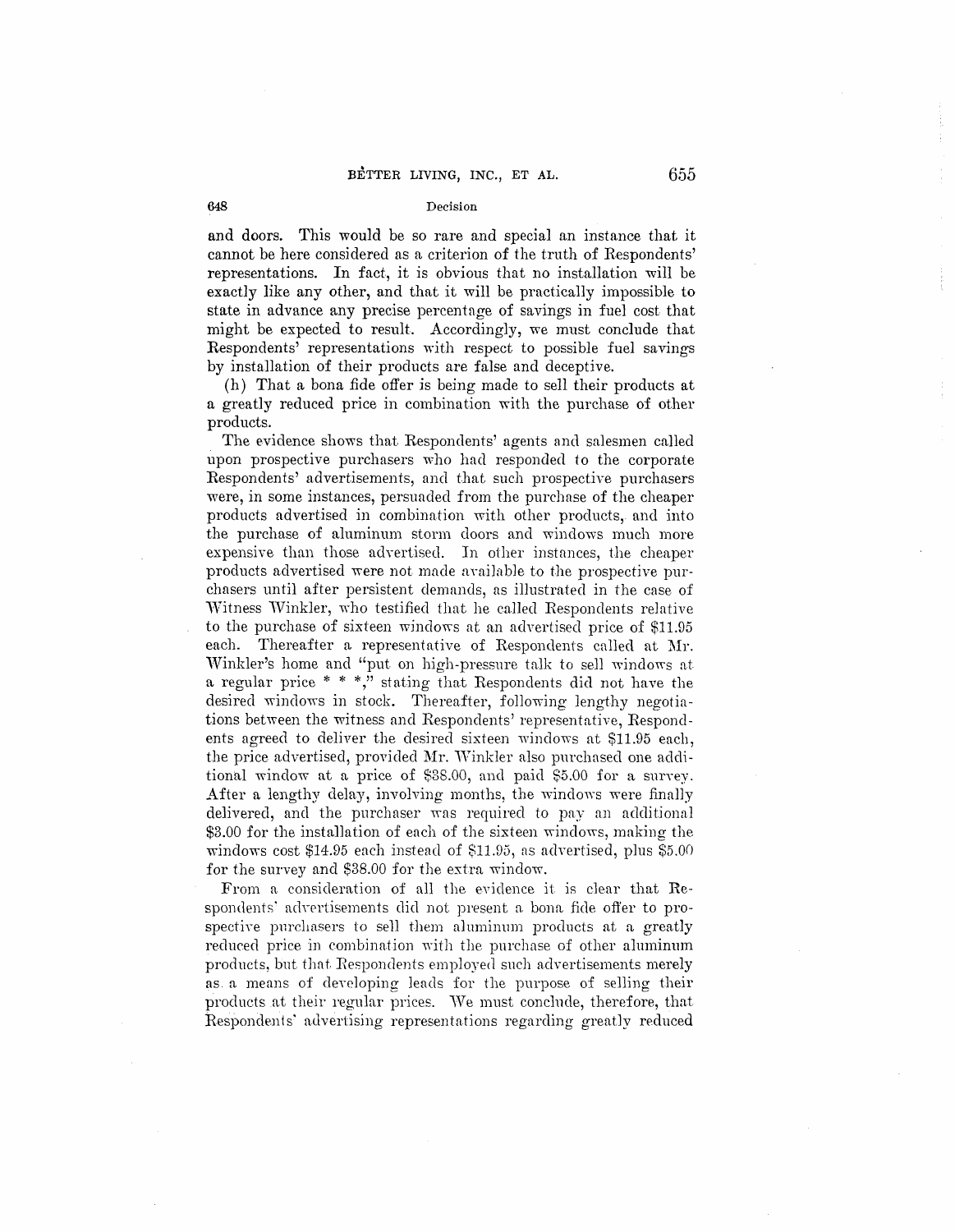#### Order

prices in combination with the purchase of other products are misleading and deceptive.

#### CONCLUSIONS

Based upon consideration of the entire record, and in consonance with the applicable principles of law and precedent, we conclude:

1. That the Federal Trade Commission has jurisdiction over the Respondents and over their acts and practices alleged in the complaint herein to be unlawful:

2. That this proceeding is in the interest of the public and that public interest herein is substantial; and

3. That the use by Respondents of the false, misleading and deceptive statements herein found tends to mislead and deceive a substantial number of the purchasing public into the erroneous and mistaken belief that such representations are true, and thereby to induce the purchase of substantial quantities of Respondents' prodnets. Consequently, trade has been unfairly diverted to Respondents from their competitors in commerce, and substantial injury to competition has resulted therefrom. Such acts and practices are all to the prejudice and injury of the public, and constitute unfair methods of competition and unfair and deceptive acts and practices in commerce within the intent and meaning of the Federal Trade Commission Act.

Accordingly,

*It is ordered*. That Respondents Better Living, Inc., a corporation, and Carl Mickelson and Fred E. Block, individually and as officers of said corporation, and also as partners trading as Aluminum Storm Window Company, and their agents, representatives and employees, directly or through any corporate or other device, in connection with the sale of aluminum storm doors, aluminum storm windows and aluminum awnings in commerce, as "commerce" is defined in the Federal Trade Commission Act, do forthwith cease and desist from representing, directly or by implication:

1. That their products are offered at reduced prices, without clearly and conspicuously disclosing, in immediate conjunction therewith, all of the terms and conditions thereof, including the requirement that additional merchandise must be purchased, if such is the case;

2. That the advertised price of any of said products includes the cost of installation, or any equipment or accessories, for which an additional charge is made;

3. That their products or installations are fully or unconditionally guaranteed or are guaranteed for life, without revealing, in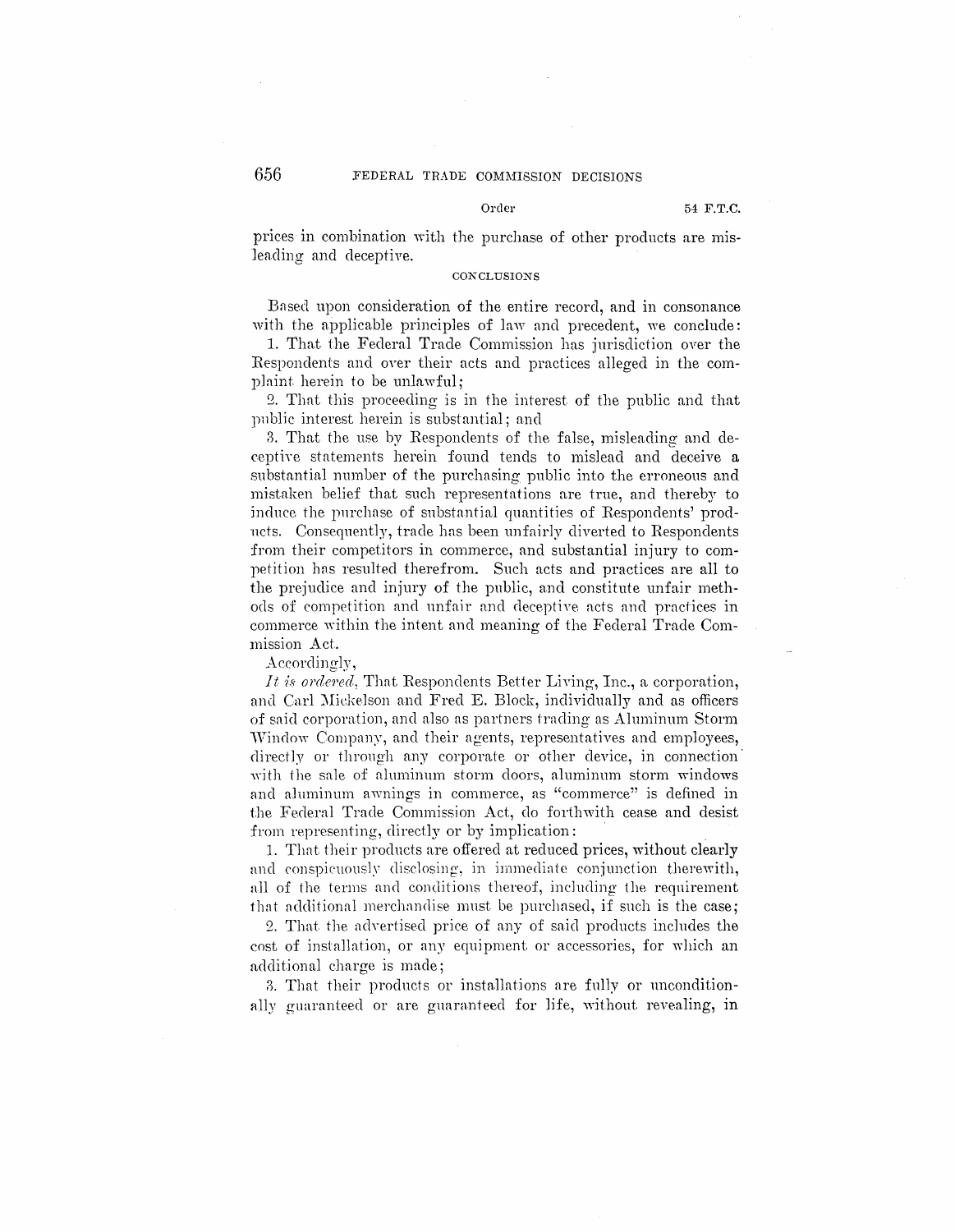immediate conjunction therewith, the full terms and meaning of such guarantee:

4. That any of said products are guaranteed unless the nature and extent of the guarantee and the manner in which the guarantor will perform are clearly and conspicuously disclosed;

5. That any of said products have been awarded prizes in competitive contests, unless such is in fact true;

6. That any of said products are everlasting or are made of indestructible materials;

7. That customers will obtain immediate installation of aluminum products purchased from Respondents, unless such installation is in fact made without unreasonable delay in the usual course of business;

8. That installation of their storm windows will cut fuel consumption one-half or will reduce total heat loss as much as  $50\%$ ;

9. That articles are offered for sale at a certain price or under certain conditions, when such offer is not a bona fide offer to sell the articles so, and as, offered.

### **OPINION OF THE COMMISSION**

By GWYNNE, *Ohainnan:* 

The complaint, filed January 25, 1955, charges respondents with the dissemination of false advertising of aluminum storm doors, windows and awnings in violation of the Federal Trade Commission Act. From an initial decision and order, respondents have appealed.

The individual respondents Carl Mickelson and Fred E. Block have been partners doing business as Aluminum Storm Window Company, which partnership was, in 1954, converted into a corporation of the same name. Respondent Better Living, Inc. is a corporation, of which respondent Carl Mickelson is president and treasurer, and respondent Fred E. Block is vice-president and secretary. The office and principal place of business of respondents was formerly 37th and Walnut Streets, and at the time of the hearing was 21st and Godfrey Streets, both addresses in Philadelphia, Pa.

Respondents are engaged in the sale and distribution in interstate commerce of aluminum storm doors, aluminum storm windows and aluminum awnings. Their business is substantial and they are in competition with others also engaged in such general type of business.

In the conduct of their business, respondents made representations as to their products in newspaper advertisements, letters and by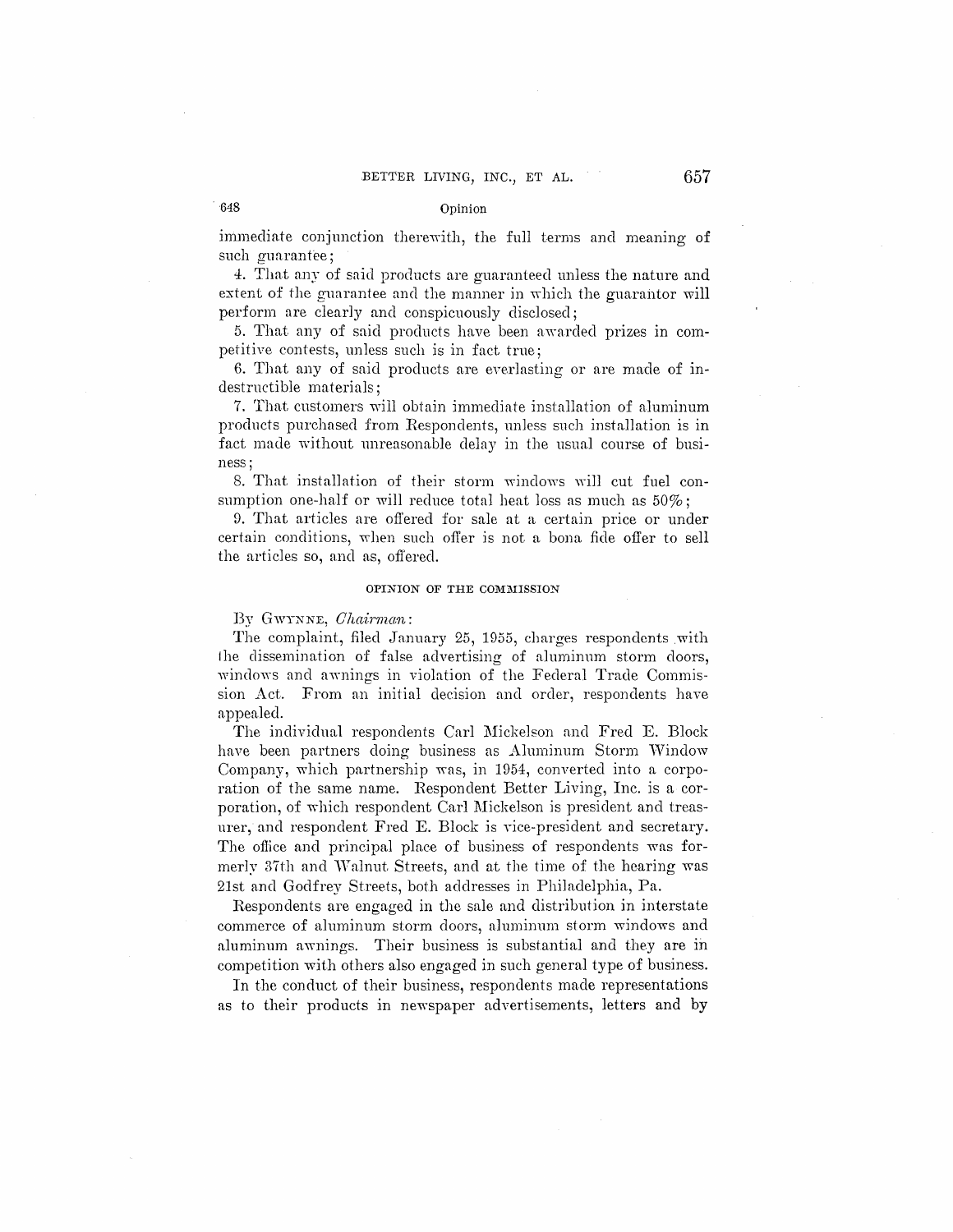#### Opinion **54 F.T.C.**

other means. A partial list of such representations found to have been made is set out in the initial decision as follows:

Greatest Fuel Savings on Record;

\* \* \* Storm Windows covered by Unconditional Guarantee;

\$14.D5 plus "vacuum type" installation for larger size standard windows  $24\frac{1}{4}$ " by  $45$ ".:

Every Installation GUARANTEED;

Better Living, Inc., "Beauty Prize" storm windows and doors. Acclaimed from Coast to Coast First Prize Winners for Beauty. Choice of Famous Home Stylists. ;

Storm windows ... pay for themselves over and over again in fuel and maintenance savings;

All Storm Windows you need-Any size you need \$14.93 \* \* \* Large size standard windows  $24\frac{1}{2}$ " x  $45$ ".;

Aluminum storm doors ... \$59 size  $34''$  x  $77''$ .;

Repeated by Popular Demand 3 days only! ... Storm and Screen Doors \$10 .. with purchase of 8 or more satin-finish aircraft aluminum  $\ldots$  STORM WINDOWS;

Fully Guaranteed;

Your Installation Fully Guaranteed for Life;

\* \* \* Everlasting Aluminum Door ... ;

SAVE ½ ON FUEL;

Prompt Installation;

Beautiful 1" thick all aluminum STORM & SCREEN DOORS \$10  $* * *$ REG. \$90 installed;

IMMEDIATE INSTALLATION;

Profit Guaranteed Installations;

WORLD'S LOWEST PRICES;

Nationally Adjudged America's Finest!

Mr. and Mrs. Home Owner! Can you spare \$4.92 per month to guarantee yourself lowered household expense?;

Studies made by the U.S. Government Conservation Division (official manual  $599141-.$ ...) clearly reveal that beyond question Storm Windows will definitely cut your heat loss "as much as 50%";

All good storm windows pay for themselves and show a profit...;

Better Living, Inc., unconditionally guarantees to lower your household expenses! Why can we fearlessly, unhesitatingly, publish such a guarantee, black on white? Who is the authority behind the guarantee? We'll tell you why, we'll tell you who: The United States Government also black on white and indisputable, clearly reveals that, beyond question, Storm Windows will definitely cut your fuel bills when accurately measured and properly installed "Heat Loss" says Uncle Sam "can be reduced as much as  $50\%$ ".;

"The many square feet of window panes in the average house are therefore one of the prime factors in the heat loss. 'This loss can be reduced as much as 50% by the use of storm windows...." official manual U.S. Gov. Conservation Division Booklet 589141.;

We unconditionally guarantee to install FOUR (4) Genuine YOUNGSTOWN. ALUMINUM STORM WINDOWS for only \$4.92 per month.;

STORM AND SCREEN DOORS

ACTUAL VALUE \$90 Installed \* \* \*

<sup>:\$10</sup>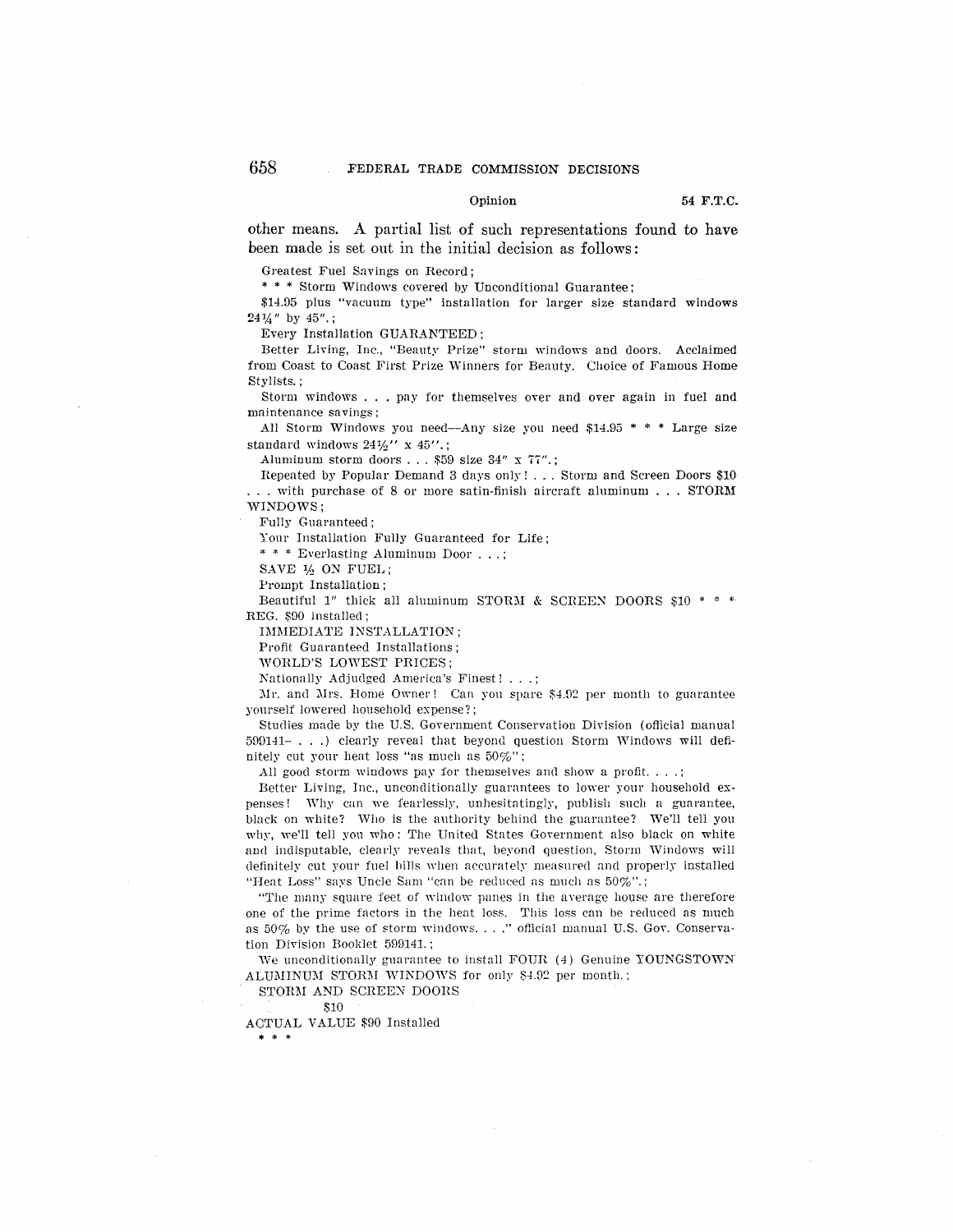#### Opinion

648

With purchase of 8 or more satin-finish aircraft aluminum triple-track allwelded storm windows.

The hearing examiner found that respondents had made false and deceptive representations as follows:

(a) That the reduced prices quoted in the advertisements are the complete prices for the products including installations, hardware and accessories.

(b) That the products and installations are fully and unconditionally guaranteed for life.

(d) That their products have been awarded prizes in competitive contests.

(e) That their products are everlasting and are made of indestructible materials.

(f) That customers will obtain immediate installation of Respondents' products.

(g) That installations of their storm windows will result in savings of  $\frac{1}{2}$ in fuel and will reduce heat loss as much as  $50\%$ .

(h) That a bona fide offer is being made to sell their products at a greatly reduced price in combination with the purchase of other products.

The hearing examiner also found that the falsity of the representation, "(c) That the products are sold at the world's lowest prices," had not been established. From this finding, counsel supporting the complaint has not appealed.

Respondents' appeal first challenges the sufficiency of the evidence to establish the violations charged in the complaint and above referred to.

The initial decision sets out a summary of the evidence as to each specific charge considered by the hearing examiner. We will not enumerate these items of evidence in this opinion. It is sufficient to say that a consideration of the entire record demonstrates that the hearing examiner correctly found that the enumerated representations were false and deceptive and had the capacity to deceive.

The brief and oral argument for respondents point out that the alleged false and deceptive representations were made in 1952 and 1953 and up to approximately the middle, if not the end, of 1954, and that "there has been no attempt made by the Commission to relate these acts in 1952 and 1953 which Better Living, or the company now operated by Mr. Mickelson and Mr. Block, is doing today."

It would no doubt have been proper for respondents to show that the practices alleged in the complaint had been abandoned and that there was reasonable ground to believe that they would not be resumed in the future. The difficulty is, however, that nothing appears in the record to warrant the Commission's arriving at any such conclusion.

Counsel supporting the complaint introduced, over the objection of respondents, a written statement given by respondents Fred E.

# 659